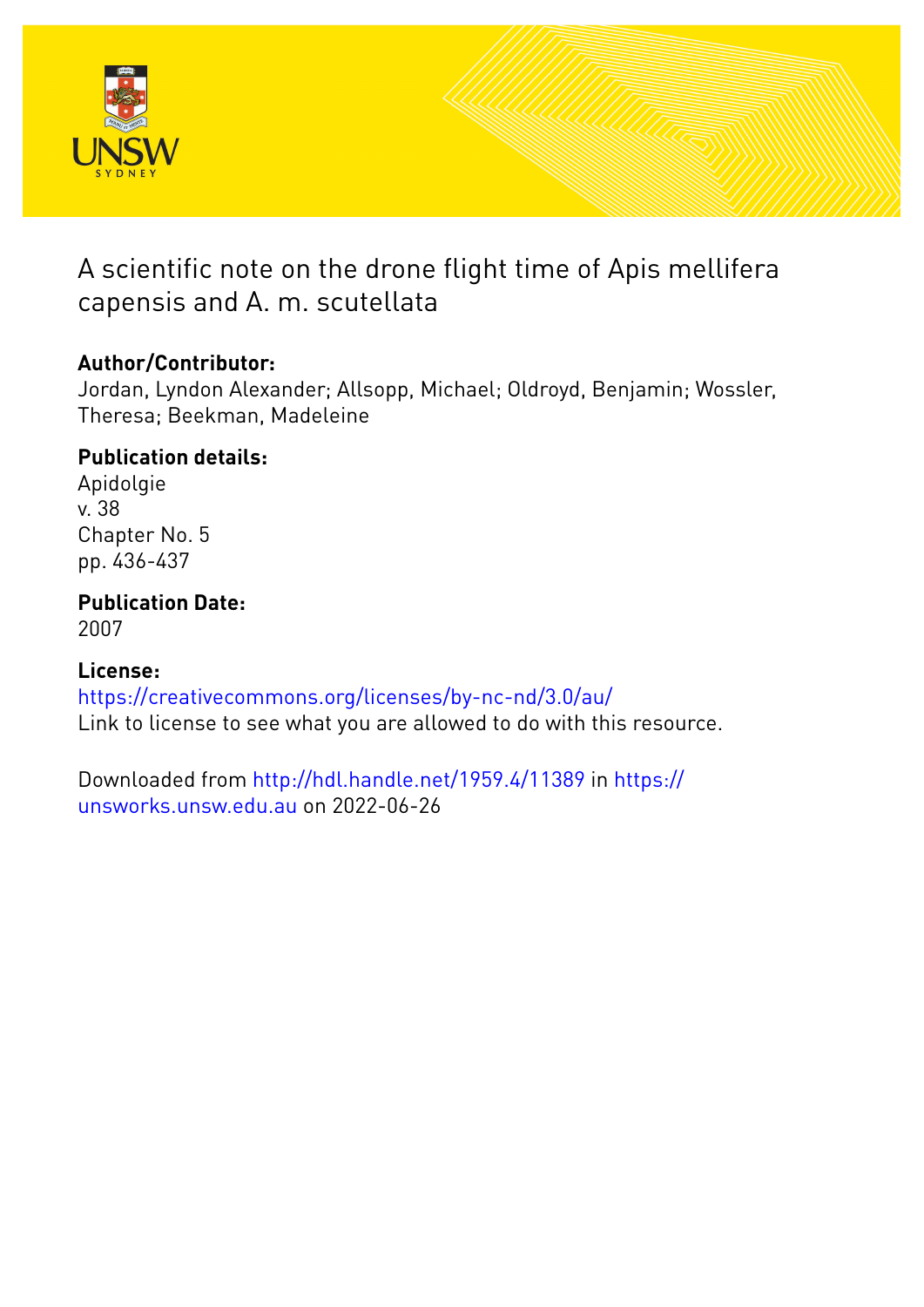A scientific note on the drone flight time of *Apis mellifera capensis* and *A. m. scutellata*

Lyndon A Jordan<sup>1\*</sup> Michael H Allsopp $2$ Benjamin P Oldroyd<sup>1</sup> Theresa C Wossler<sup>3</sup> Madeleine Beekman $<sup>1</sup>$ </sup>

<sup>1</sup> Behaviour and Genetics of Social Insects Lab, School of Biological Sciences A12, University of Sydney, NSW 2006, Australia

<sup>2</sup> Honeybee Research Section, ARC-Plant Protection Research Institute, Private Bag, X5017, Stellenbosch, 7599 South Africa

<sup>3</sup> DST-NRF Centre of Excellence for Invasion Biology, Department of Botany  $\&$ Zoology, University of Stellenbosch, Private Bag 11, Matieland, ZA-7602 South Africa

\* Correspondence: Phone: +61 (2) 9351 4487

Fax:  $+ 61 (2) 9351 4771$ 

Email: lyndonjordan@gmail.com

Running Head: *A. m. capensis* and *A. m. scutellata* drone flight times

Keywords: **capensis / scutellata / drone flight time / hybrid zone / South Africa**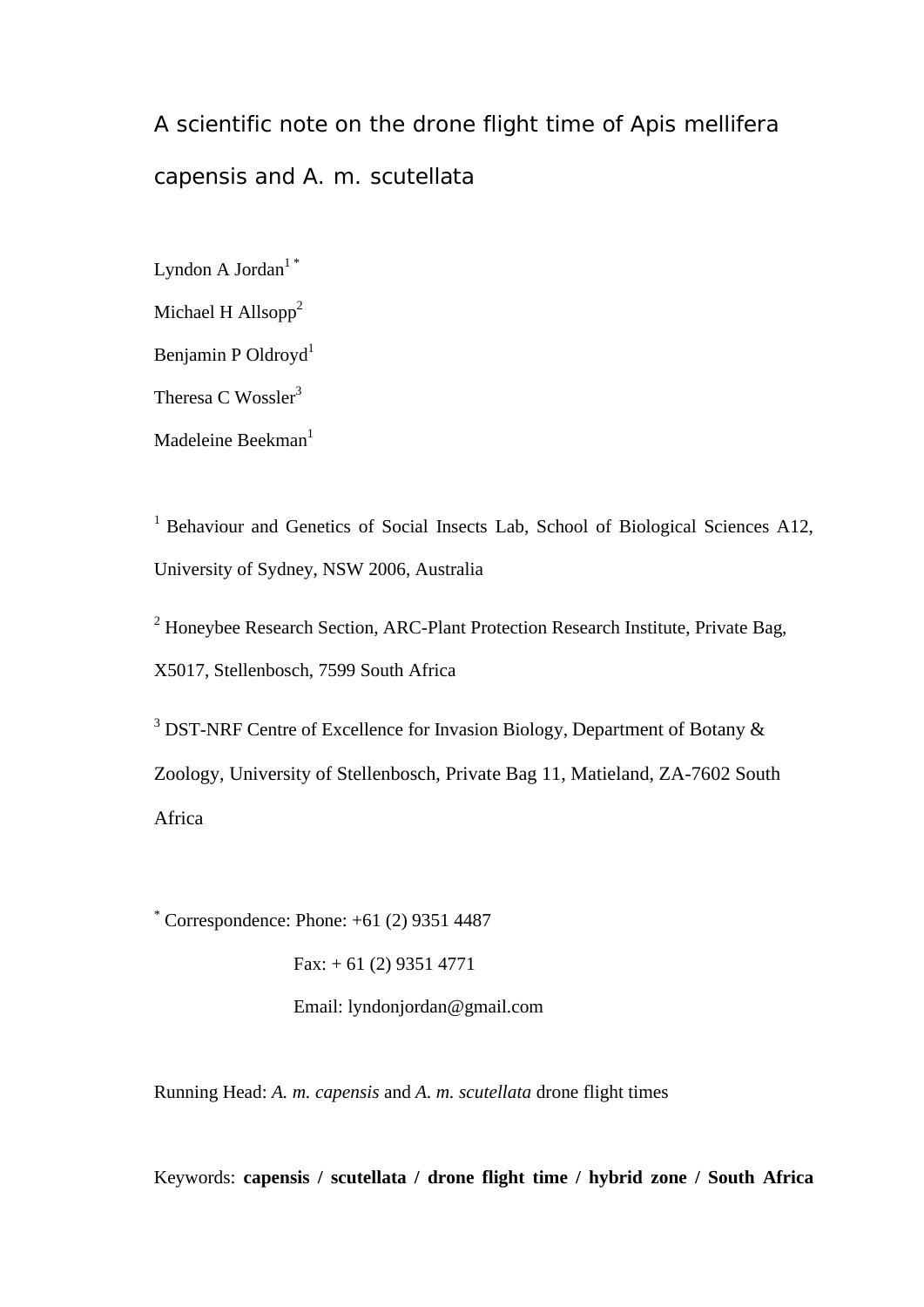Honeybee drones go on mating flights during a species-specific period of the day. During this period, drones leave the colony and fly to drone congregation areas where they may mate with visiting queens (Koeniger et al. 2005). Honeybee queens mate multiply, are all of a similar size and secrete the same sex attractant pheromone, 9-ODA (Koeniger and Koeniger 2000). Thus, in areas where different honeybee species occur in sympatry, the potential for interspecific mating is high. Where more than one species (Koeniger et al. 1994; Hadisoesilo and Otis 1996) or subspecies (Koeniger et al. 1989) inhabits the same area, mating times tend to be offset such that there is no overlap of mating flights of the different species. The drone flight time may vary across the range of a species in response to the presence of heterospecifics. For example, the drone flight time of *Apis cerana* in Japan (where it is the only native *Apis* species present) extends from 1300 h to 1700 h (Yoshida et al. 1994). In Sri Lanka however, where multiple species co-occur, the drone flight time of *A. cerana* is truncated, with flights only occurring between 1530 and 1730h (Koeniger and Wijayagunesekera 1976). This shift in flight time may be an adaptive response to the prevention of interspecific matings. Divergent drone flight times within a species may also be evidence of speciation, occurring before reproductive isolation is complete (Otis et al. 2000; Oldroyd et al. 2006).

The honeybees of South Africa, the Cape honeybee *Apis mellifera capensis* (hereafter *capensis*) and the African honeybee *Apis mellifera scutellata* (hereafter *scutellata*)*,* are separated by a zone of overlap situated mainly within the Great Karoo ecotone (Hepburn and Crewe 1991). The exact nature of this zone of overlap is unclear, but neither subspecies appears to be able to increase its range, despite capensis's ability to become a social parasite of other honeybee subspecies (Allsopp 1992) and *scutellata's* potential for invasiveness (Winston 1992). This status quo (Hepburn and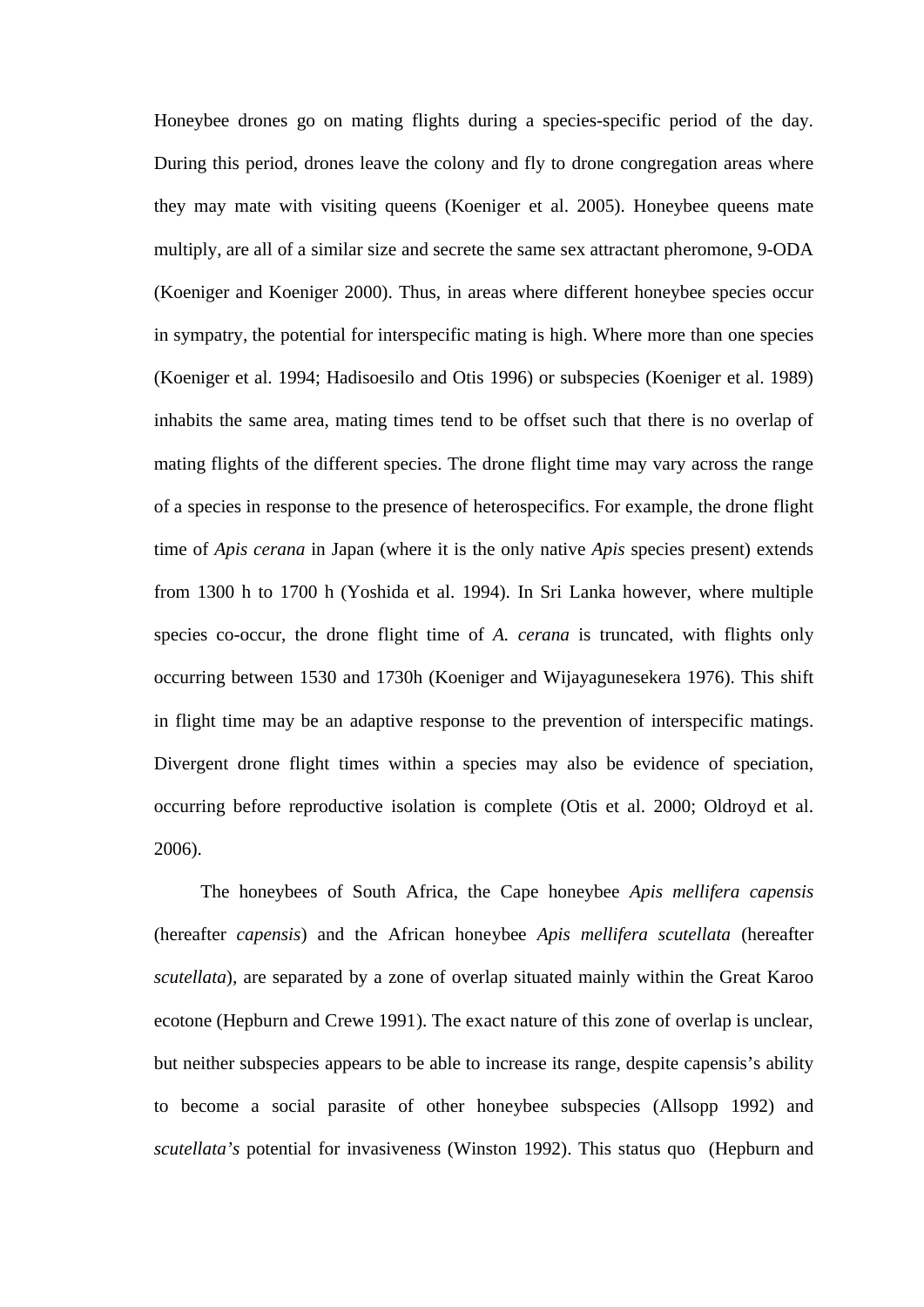Radloff 1998) may be due to an asynchrony of mating flight times. Here we test the hypothesis that *scutellata* and *capensis* have offset mating flight times by comparing the flight times of drones of the two subspecies at a single locality in Stellenbosch, Western Cape, South Africa. We determined the drone flight times of four colonies of *scutellata* and four colonies of *capensis* by observing the time at which drones left the colonies over a period of 27 days during November and December 2006.

*Scutellata* colonies were obtained from a region north of the hybrid zone in Douglas, Northern Cape, two months prior to observations. *Capensis* colonies were obtained within the *capensis* native range. Colonies were located at separate apiaries but within 2 km of each other. The two subspecies cannot be kept in the same apiary because of problems with interspecific parasitism.

To determine each subspecies' typical drone flight times, we made preliminary observations from sunrise to sundown. We then observed the experimental colonies 30 minutes prior to and following the first and last drone flights recorded in the pilot studies. One observer per subspecies counted all drones leaving each of four colonies for one minute before moving to the next colony. Hence, at every colony, drone exits were counted for one minute every five minutes. Observations were made simultaneously by the second observer at the other subspecies' apiary. We calculated the number of drones leaving per fifteen-minute period across all days for each colony and then averaged across colonies. Drones were given a score according to their time of departure equal to the number of minutes after 14:00 hrs (solar time) that they left the colony. Solar time was calculated by adding or subtracting 4 minutes for each degree of latitude west or east of the centre of the time zone respectively (Otis et al. 2000). As Stellenbosch is 6.5 degrees east of the time zone centre (Cape Town) solar time was calculated by subtracting 26 minutes from the local time. The frequency distributions of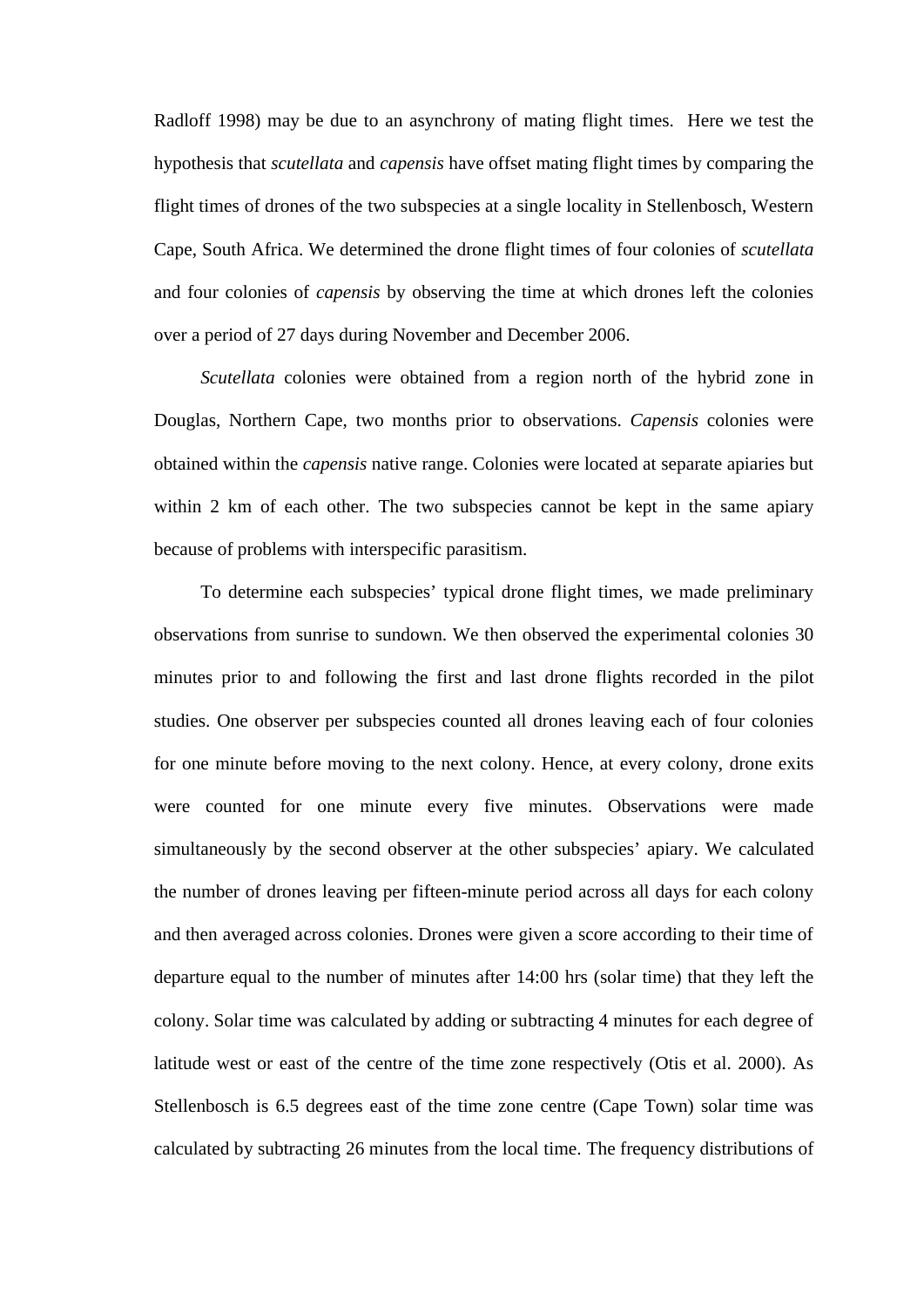departing drones across time intervals were compared using a Kolmogorov-Smirnov test (Figure 1).

The drone flight times of *capensis* and *scutellata* were not significantly different  $(P = 0.541, D = 0.286, N = 14)$ , indicating that drones of both subspecies perform mating flights simultaneously in the zone of natural overlap and that inter-subspecies matings are likely to occur unless drone congregation areas are spatially isolated (Koeniger and Koeniger 2000). Hence, the causes that maintain the status quo must be sought in reasons other than offset mating times.

**Acknowledgements**: We thank Christian Fransman, Lee-Ann Noach-Pienaar, Willem Jan Boot and Johan Calis for their help in the field, and Theuns Engelbrecht for the gift of *scutellata* colonies. BPO and MB are supported by the ARC. MB is further supported via a Sydney University Research Fellowship.